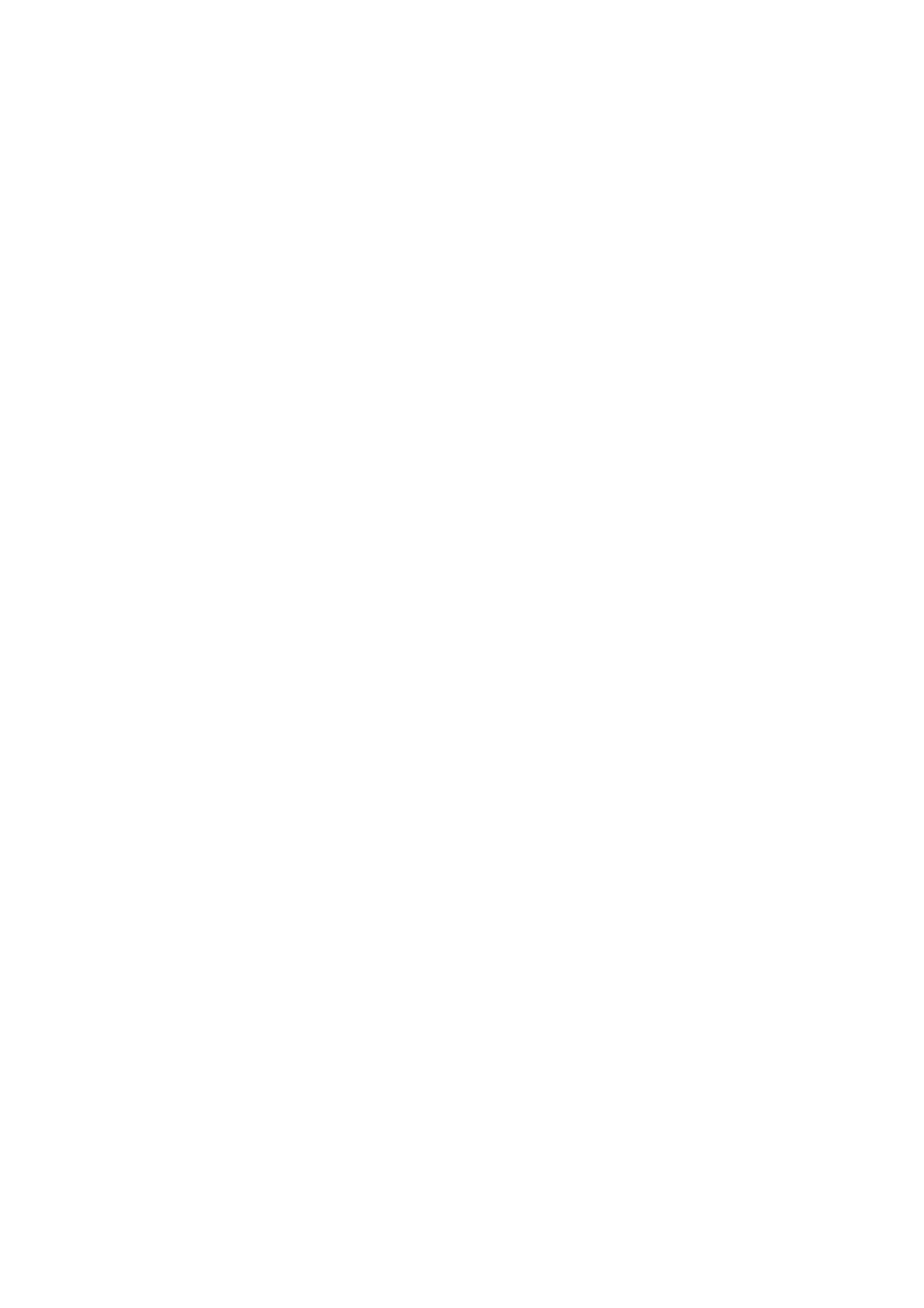### **Abstract**

In children's literature science and nature have traditionally played the role of a narrative device, a landscape background for the setting where to let speaking animal characters act. It is only since the 70s that the environmental issue has started to appear through the ecological problems, by dragging new visions and critical analyses into literature. The article analyzes the influences the scientific environmentalism had on the Italian literature between 1970 and 1980, when an ecological awareness starts to progressively develop within the country.

By adopting some rules belonging to *ecocriticism*, attention is being focused on those works which are the first ones to be inspired by the *"thought-through-connection"* notionof modern ecology and which find their first expressive and artistic paths in the narrative for children and young adults by identifying, in a connected way, the *crossovers* with the popularization of science and with the objectives of environmental education.

Through the narrative themes and the popularising writing – adopting the ecocritical statute as a reference guidance – the strategic problems relating to the ecological issue within the Italian *fiction* and *non fiction* are brought to the fore: the effects deriving from the aggression to Third World's resources, the need for science to radically change its own traditional point of view, the inseparable interrelation between environmental damage and social damage by paying special attention to the role played by information. It is therefore suggested that modern ecological thought has remarkably contributed to the general innovation of literature and publishing industry for children which has developed in the subsequent twenty-year period.

**Key words**: children's literature, fiction, non fiction, ecocriticism, popularisation of science; ecological thought; interdisciplinarity; prejudices.

### **Zusammenfassung**

In der Kinder- und Jugendliteratur hatten die Wissenschaft und die Natur traditionsgemäß die Rolle eines erzählerischen Notbehelfs, eines landschaftlichen Hintergrunds für die Szenerie, vor dem sprechende Tierfiguren agieren. Erst in den 70er Jahren beginnt die Umweltfrage durch Umweltprobleme hervorgerufen aufzutauchen und bringt in die Literatur neue Visionen und kritische Betrachtungen ein. Der Artikel analysiert die Einflüsse des wissenschaftlichen Umweltschutzes innerhalb der italienischen Literatur zwischen 1970 und 1980, als im Land eine allmähliche Verbreitung des Umweltbewusstseins begann. Unter Anwendung einiger Maßstäbe des *Ecocriticism* wird die Aufmerksamkeit auf Werke, die sich als erste von "*Gedanken im Zusammenhang"* mit der modernen Ökologie inspirieren lassen und welche die ersten expressiven und künstlerischen Wege in der Belletristik für Kinder- und Jugendliche beschreiten, gerichtet, wobei die *Cross-overs* mit der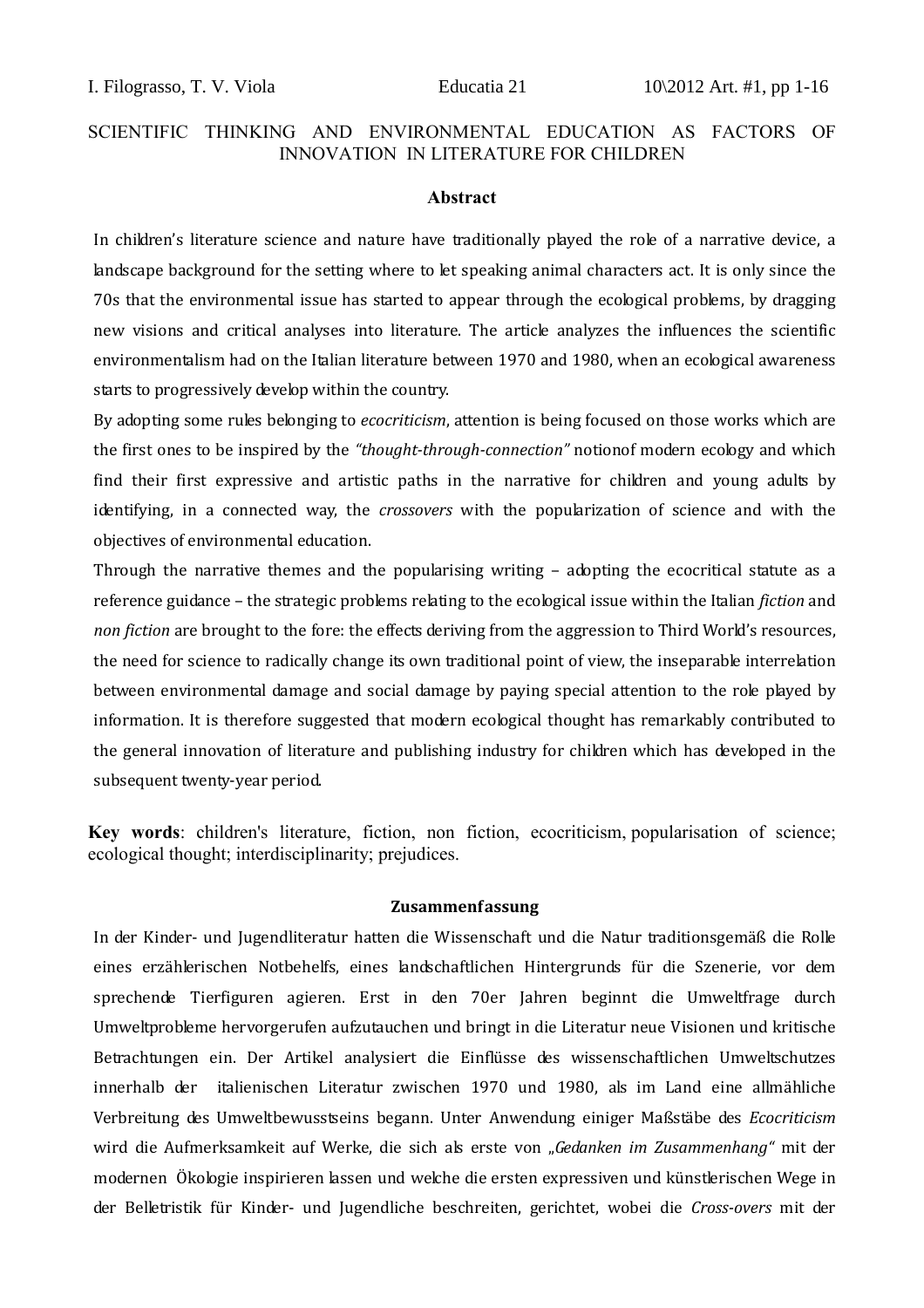populärwissenschaftliche Literatur und mit den Zielen der Umwelterziehung zusammenhängend ermittelt werden. Mit Hilfe von Erzählthemen und populärwissenschaftlichen Schriften sowie unter Anwendung des ökokritischen Ansatzes als Bezugsgröße werden die strategischen Probleme der Umweltfrage in der italienischen *Fiktion* und *Nichtfiktion* hervorgehoben: die Auswirkungen des Angriffs auf die Ressourcen der Dritten Welt, die Notwendigkeit, dass die Wissenschaft ihren traditionellen Standpunkt radikal ändern muss, die untrennbare Wechselbeziehung zwischen Umweltschaden und sozialem Schaden mit besonderem Augenmerk auf die Rolle der Information. Es wird daher die Hypothese aufgestellt, dass der moderne Umweltgedanke zur allgemeinen Innovation der Literatur und des Verlagswesens für Kinder- und Jugendliche, die in den darauf folgenden zwanzig Jahren ihre Entwicklung nahm, beträchtlich beitrug.

**Schlüsselwörter:** Kinder- und Jugendliteratur; Umwelterziehung; Ecocriticism; Populärwissenschaftliche Literatur; Umweltgedanke; Interdisziplinarität; Fiktion; Nichtfiktion; Vorurteile; Innovation.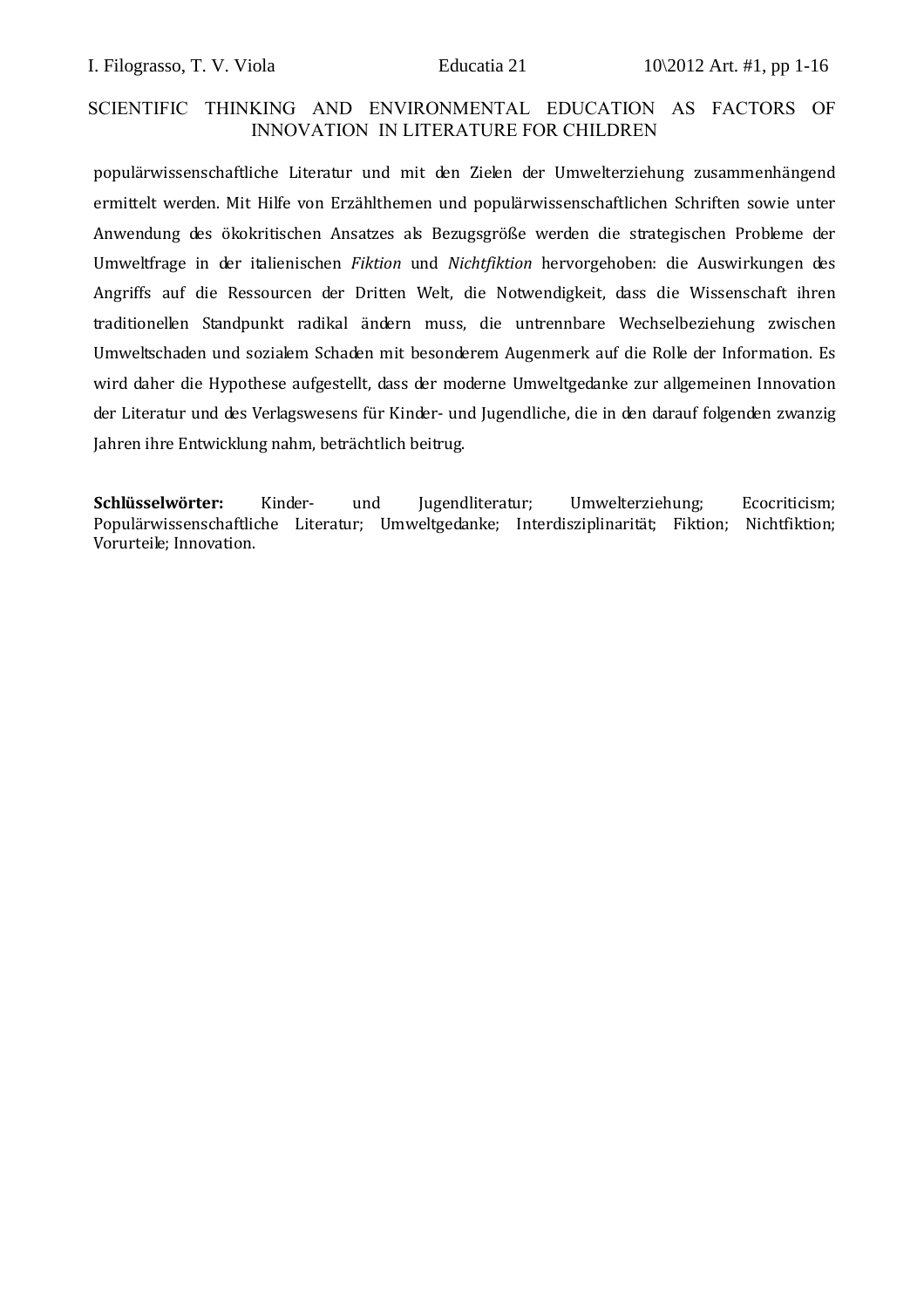### **Scientific Thinking and Environmental Education as factors of innovation in Literature for Children**

### **Introduction**

The representation of childhood and the search for an ideal relationship with nature find interesting examples on the basis of an explicit environmentalist message to children at the end of the Nineteenth century, in England and in the United States, due to associations striving for the protection of parks and wild animals (Rahn 1995). Influenced by the heritage of Rousseau's natural education, the writers belonging to this tradition were not particularly successful but they started to legitimise an environmentalist literature involving also great classics, such as those from the Victorian Age, during which colonialism had encouraged discussion on discoveries, explorations, pristine places, e.g. *The Jungle Book* by Rudyard Kipling or less exotic and cosier contexts, such as Kensington's gardens in the adventures of Peter Pan, or the *Secret Garden* by Frances H. Burnett.

As a matter of fact, the literature by authors from North European Countries seems to be the privileged framework for analysis, as if the feeling for nature had specific national narrative forms or if the narrativization of these Countries' national feeling were intimately linked to a certain way of perceiving nature. Paul Hazard's (1954) opinion on Andersen's fairy tales and on 'Nordic' literature as a whole is emblematic: the Danish writer proves to be a master in animating animals and objects until their deep voice can be heard clanging.

He provides enchanted paintings, letting the readers discover the 'fantastic dominions of snow and ice', thousands of nuances of the long and sleepy winters, with a range of colours which are not flaming but delicate and vague, and an imagination which is closer to dream, deeply linked with emotional life, with its uncertainties and doubts. The world of nature, meant as a dimension of the imaginative world, has always represented a place elsewhere where man can escape alienation and depersonalization but, as well, the background against which to develop initiation paths, a magical and fairy dimension dominated by fancy and animism which are typical of children's thinking.

But it will be with another Danish writer, Karin Michaelis, that the romantic feeling for nature will be translated into a real ecological pedagogic programme. Already in *The Green island* (1937), the story of a boy and of his fellow citizens who see their village covered with water because of a flooding being transformed into an island, she will introduce some fundamental issues: islanders are indeed compelled to talk togetherabout *vital space*, and about agricultural holdings which should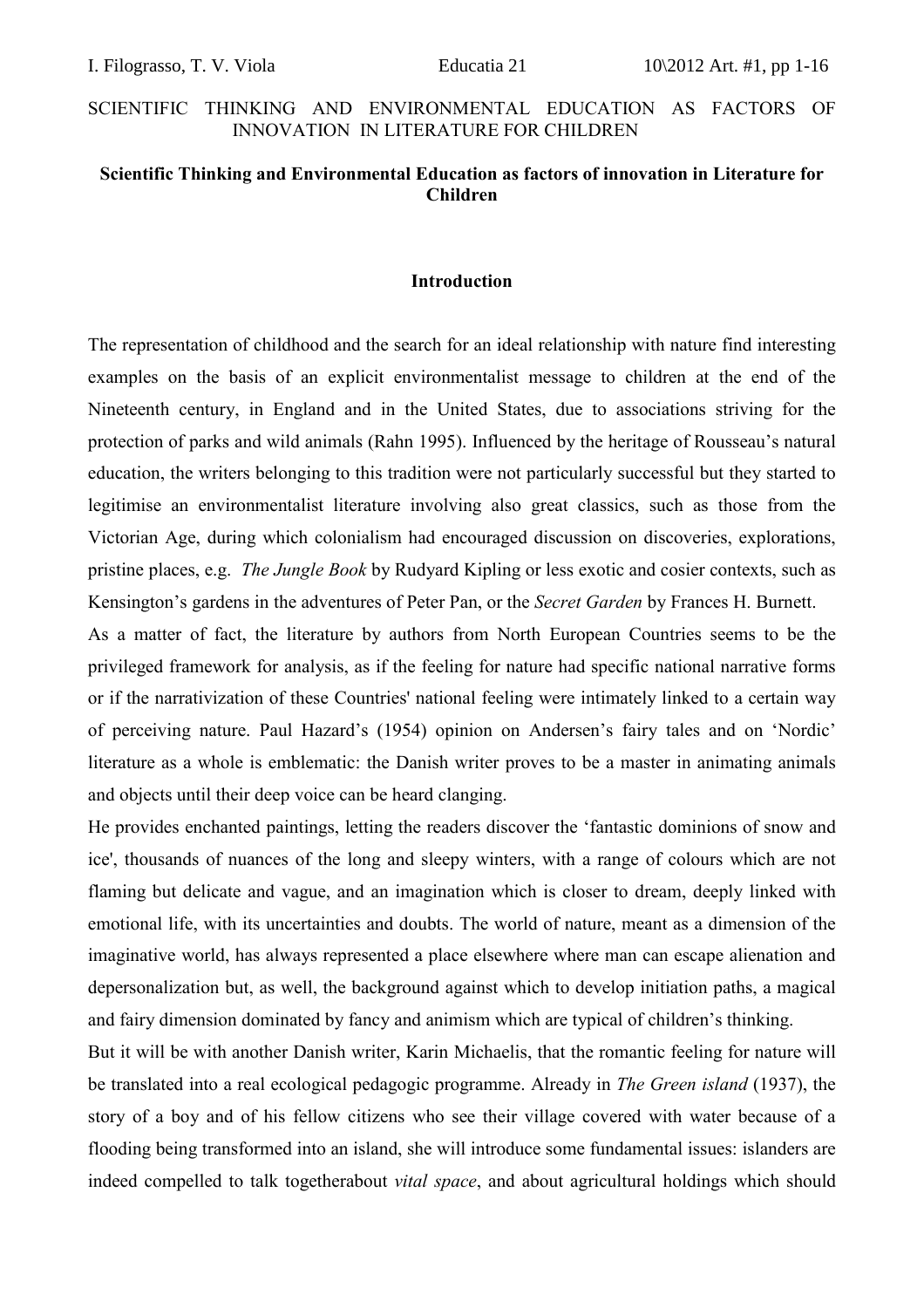have determined a sustainable development, compatible with respect for the environment. Especially the series of novels dedicated to her best known character – the young *Bibi* who, during her travels around Denmark both alone and together with her friends, devises strategies in order to improve the world and rediscover nature – introduces important topics, such as the relationship between tradition and innovation, the contact with nature as a way of expressing the most genuine side of oneself, the training value of travelling. Bibi founds an association for the protection of animals; she takes part in environmental movements of *avant-garde* schools attended by young people from all over the world near the Black Forest; she travels on mighty ships cracking the ice of the North Sea; when in Berlin she is hosted by Albert Einstein and, in the city, she finds out about the emergence of shopping malls and of new public transport means. The writer therefore appears to be extremely wise, in her novels, when weighing out on the one hand a childish vision of nature – seen as a dimension close to childhood, an almost magic and unspoilt place, mainly a rural one, onto which the popular point of view projects mighty fantastications – and, on the other hand, a modern and amazed look facing historical facts which, exactly in the Thirties, were changing the relationship between man and reality.

The nature covered through the large number of trips taken by Bibi brings to mind a sort of a geography handbook, a narrative scheme shared with other classics of literature for children and young adults, from *Sans famille* by Malot to *Cuore* by De Amicis and to *Nils Olgerssons underbara resa genom Sverige* by Lagerlöf, These are books whose approach is certainly a little strict but which have had the merit to provide their children-readers with an initial sense of national identity and of space, by progressively moving away from familiar contexts to gradually broadening knowledge horizons, metaphorically narrating, in this route, the growing up of characters who gain a more complex maturity by experiencing life directly.

A nature regarded as a placid and unspoiled dimension, a romantic metaphor for the human soul, a landscape living in perfect harmony with the events taking place within  $it$  – events which are especially related to the life of rural community – reappears in the novels by Astrid Lindgren, in the trilogy dedicated to Emil and, above all, in *Holidays on Seagulls' Island* (1964) which is inspired by the beauty of the Stockholm Archipelago: life on the island teaches Karin, the main character, the capacity to feel the energy of a simple, happy and intimately unspoilt nature flowing through her body, a nature able to represent a sort of reservoir of positive emotions from which to draw on for the rest of her life. A wild, totally absorbing and primordial nature, which requires respect and knowledge, is instead the absolute protagonist of the beautiful novel *Ronja* (1982): a kind of *forest feeling* runs through the whole book. The joining with all creation, the experience of seasons, the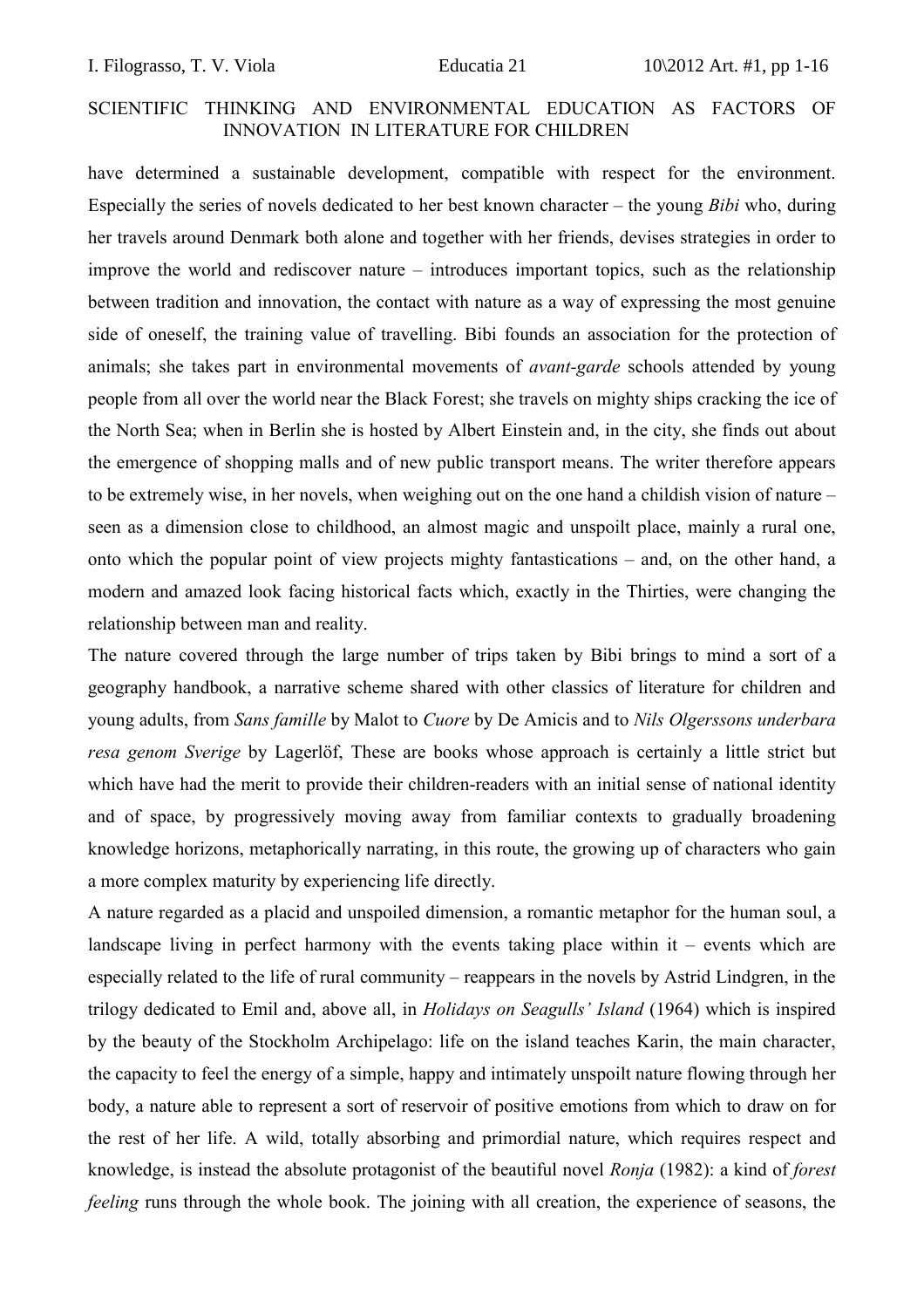ecstasy about the arrival of spring, the changing in perceptions during the different hours of the day, all of this represents a sort of melody flowing through the novel's pages (Edström, 2000, pp. 277- 278).

Today books for children and young adults focusing, in a more or less direct way, on the topics of environmental education represent a remarkable share of the publications market, expressed through a wide catalogue of opportunities, ranging from the classics of environmentalist thought, such as *The Man Who Planted Trees* (1953) by the French author Jean Giono, to handbooks and activity books, with games and experiments introducing young people to ecosystems, arriving to popularisation books dealing with the topic of biodiversity and climate change, e.g. the denunciation book by Al Gore *- The Crisis of Global Warming told to Youth* (2008), and to publications mainly linked with active citizenship. It may be said that the beginning of a literature for children which is not pedantic or moralistic but indeed latched on to contemporary times from a stylistic and thematic point of view, which is sensitive to the reality to be presented to the young reader without any censorships or sugar-coating, stems also from a profitable contamination with the environmental and scientific culture of the Seventies. In this sense, the contribution by Gianni Rodary has been emblematic: he was the pioneer of an experimental literature for children and young adults, marked by the «coming down of barriers among literary genres, the use of parody and of the technique of rewriting, the high rate of intertextuality» (Rossitto, 2011). The works by Rodari show a deep ecological awareness in the expression of a strong solidarity towards people, being in a close conjunction with the natural environment surrounding them. It is not for nothing that the main character of the nursery rhyme whose title is*A mature man with an unripe ear*(*NoT,* Original title in Italian: *Un signore maturo con un orecchio acerbo*), defined as being an original 'pacifist ecological manifesto' (Panzarasa, 2011), has a young ear which is useful to understand things adults have forgotten about: the words of trees, of birds, of clouds passing by, of stones, of streams, and also of children when they say things which may sound mysterious and incomprehensible to a mature ear. Not only does Rodari significantly pay attention to scientific themes but the ecologist level of his work goes together with those important problems, such as the debate over the neutrality of science and the role played by scientists, towards which the author takes a clear and sharp value position already in *The Cake in the Sky* (*NoT,* Original title in Italian*: La torta in cielo,* 1966). A sensitivity which will widely resound in books and tales by authors who will bet on the productive connection among literature, science and ecology: by putting together narration and popularisation, they will refer to the new paradigms of science, such as the thought through connections, the unpredictability and irreversibility of environmental damage, by expressing a kind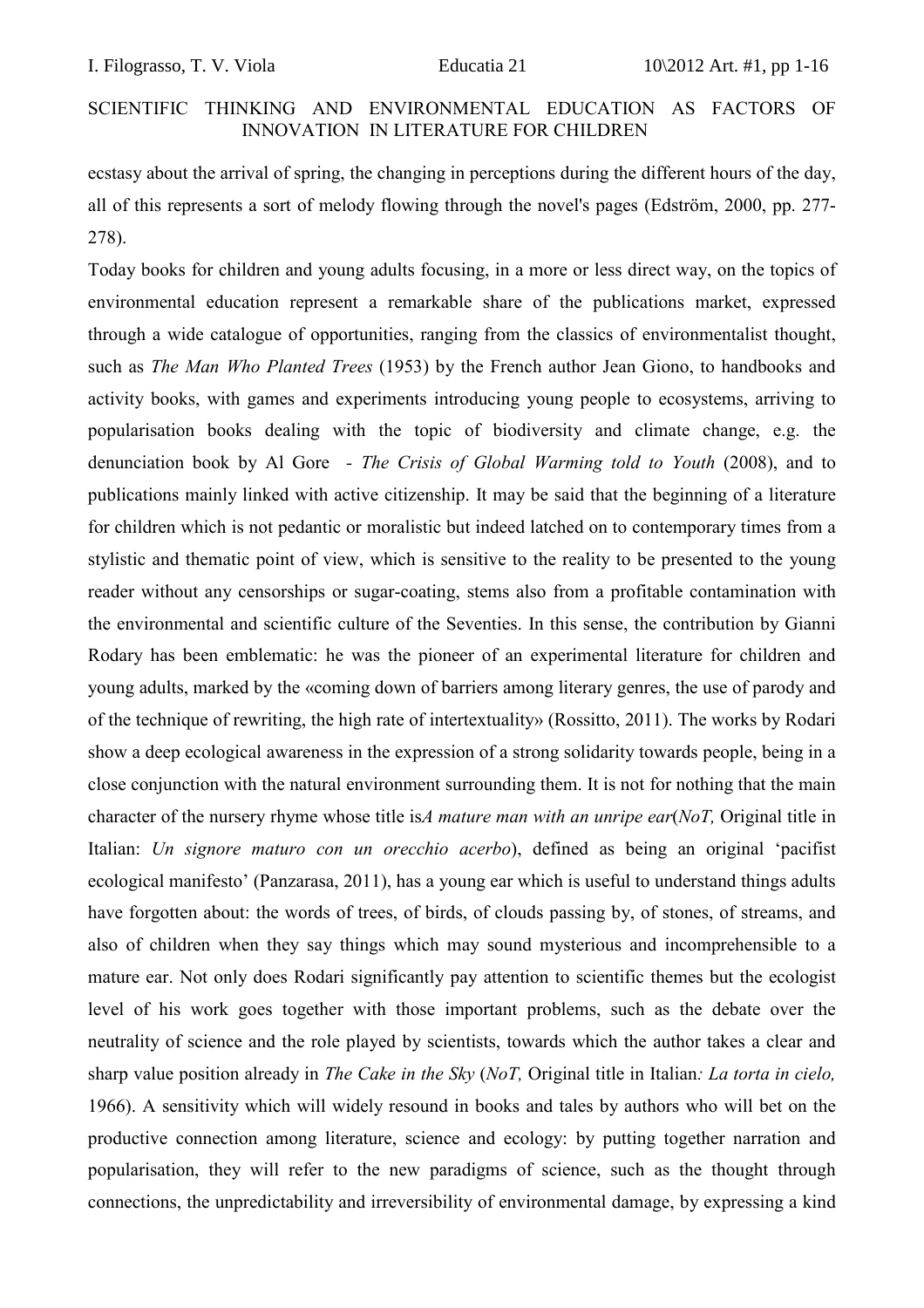of ecology which is no longer limited to the observation of the living systems, to their aesthetic vision but which is indeed able to make a problem of the environmental situation, and to provide young generations with updated and refined critical and hermeneutical skills.These international pedagogic and cultural principles and trends will be referred to and re-launched during the *Intergovernmental Conference on Environmental Education in Tbilisi* where, among the other recommendations, it is established for the first time that: «A basic aim of environmental education is to succeed in making individuals and communities understand the complex nature of the natural and the built environments resulting from the interaction of their biological, physical, social, economic, and cultural aspects, and acquire the knowledge, values, attitudes, and practical skills to participate in a responsible and effective way in anticipating and solving environmental problems, and in the management of the quality of the environment.» (UNESCO, UNEP, 1977).

### **1. Three important books in Italy**

Between 1970 and 1980 in Italy, together with Rodari's production, three books introducing modern environmental concepts in children and young adults' literature are published. If reread from a contemporary ecocritical point of view, they appear to be the first ones to be dealing with thought through ecological connections by offering it as a character of the plot and aconstruction of the writing: *The Island* (*NoT,* Original title in Italian:*L'isola* 1974)by GiuliaNiccolai and Luciano Marco Boschini, *Blue SkyChlorophyll* (*NoT,* Original title in Italian: *Clorofilla dal cielo blu*, 1975) by Bianca Pitzorno and *A Hare having the Face of a Young Girl* (*NoT,* Original title in Italian: *Una lepre con la faccia di bambina,* 1978) by Laura Conti.

*The Island* is for vounger children and it talks about the resources of a territory being exploited and the subsequent exclusion of its inhabitants from this process. It is maybe the first time that this topic is being dealt in a simple and direct way in the literature for children and young adults.

The story talks about a Happy Island discovered by the powerful Society PQRSTT which is ruled by 7 Authorities. 'As soon as they landed on the island thanks to their competences, the 7 Authorities soon became aware of the happiness and healthiness of that place, as well as of its resources. And, in order to better exploit the latter, they decided that the former should be eliminated'. So they build factories, plants and megalopolises which are identical to those of the countries they come from, they sell Catarine's monkeys –which had been living there for a long time– to zoos and those that succeed in escaping are able to survive by remaining hidden within the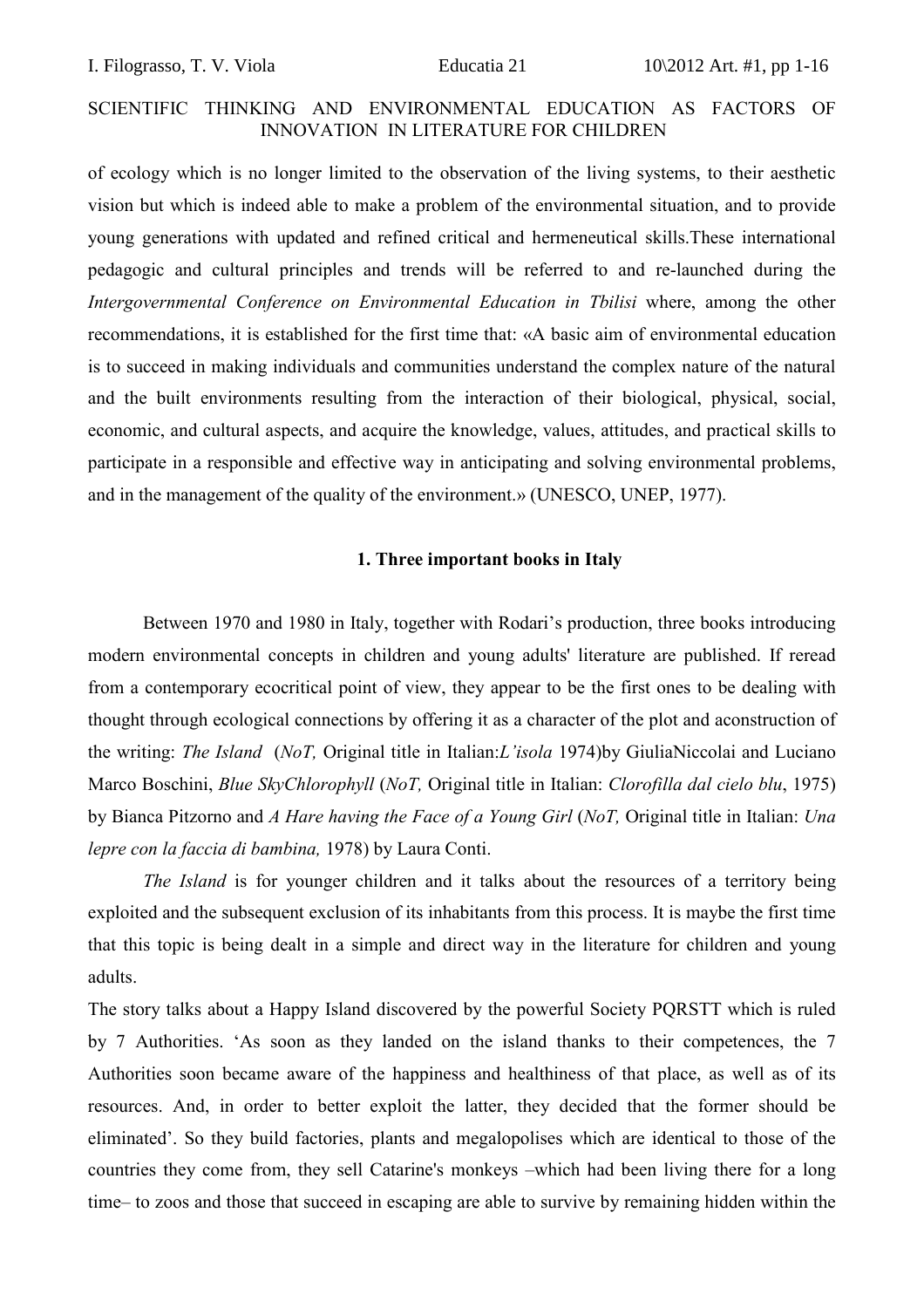island together with children who, on their turn, have been moved away because they can no longer play in the occupied lands. By clearly alluding to the seven oil companies which, in the 70s, had a monopoly over the market of oil world exploitation, the story highlights the close connection between assault on environmental resources and impoverishment of territory through the exportation of their own economic models. The illustrations by Boschini are the ones to provide the right view for a significant and poetic interpretation of the whole book. Every picture of the Happy Island's surface is indeed drawn according to the curvature profile of the earth's horizon, thus suggesting that the story refers not only to that remote island but that it has something to do with what is actually happening in every part of the world. The horizon's representation provided by Boschini shows us that weak people are the first victims of any Exploitation Organization, as a matter of fact the horizon «....is the first line to trace so that the earth can be conceived, that is invented […] it allows the local order and the cosmic order to overlap exactly because it sets up a hinge not between two different and separate parts of the world, between finite and infinite, but between two conceptions: the world which is made up of processes and relations and the world which is made up of things" (Farinelli 2007).

While keeping the pedagogic interpretations and the literary interpretations of books for children and young adults as separate as possible, it is clear that the new scientific and environmental knowledge represents innovative contaminators. From 1970 onwards, the notion of environment itself goes beyond the aesthetic approach in order to gain the statute of being «a huge, enormously complex living machine that forms a thin dynamic layer on the earth's surface. [ …] Each living species is also linked to many others. These links are bewildering in their variety and marvellous in their intricate detail» (Commoner, 1971). In the same way as in the Environmental Education the change in habits and points of view becomes a new territory for pedagogic research, so in the literature for children there is the emergence of stories interpreting them.

*Blue Sky Chlorophyll* is probably the first book embracing the new environmental vision in its plot, since it talks about a vegetal extraterrestrial baby girl fallen down to earth in Milan, one of the most polluted cities in Italy, who is at risk of dying because of urban smog. The characters of the story are the scientist Erasmus and his two nephewswho, with the help of a doorwoman, will save the baby girl from the one who wants to vivisect her for studying her and, then, from death caused by pollution. What makes this book one of the classics of environmental literature for children and young adults is not only the theme of air pollution, the evident basis of the plot, but indeed the narrative solution given by the author to Chlorophyll's problem. As a matter of fact, the progressive poisoning of the vegetal baby girl is not treated through a specialised-medical approach, aimed at